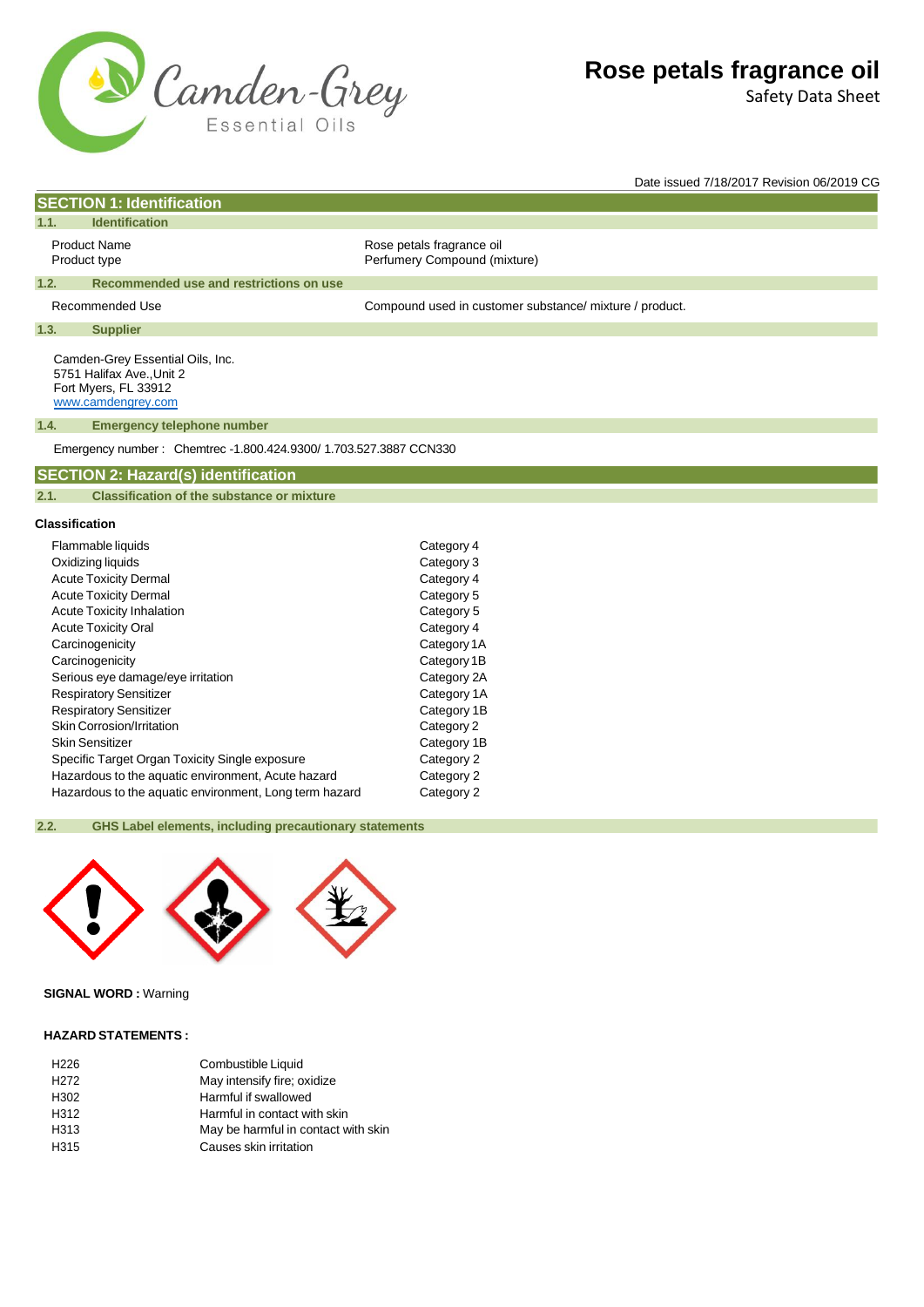Safety Data Sheet



| H317                             | May cause an allergic skin reaction                                                         |
|----------------------------------|---------------------------------------------------------------------------------------------|
| H <sub>319</sub>                 | Causes serious eye irritation                                                               |
| H333                             | May be harmful if inhaled                                                                   |
| H334                             | May cause allergy or asthma symptoms or breathing difficulties if inhaled.                  |
| H350                             | May cause cancer.                                                                           |
| H <sub>371</sub>                 | May cause damage to organ.                                                                  |
| H401                             | Toxic to aquatic life.                                                                      |
| H411                             | Toxic to aquatic life with long lasting effects                                             |
| H302+H312                        | Harmful if swallowed. Harmful in contact with skin                                          |
| H302+H332                        | Harmful if swallowed. Harmful if inhaled                                                    |
| H303+H313                        | May be harmful if swallowed. May be harmful in contact with skin                            |
| H303+H333                        | May be harmful if swallowed. May be harmful if inhaled                                      |
| H312+H332                        | Harmful in contact with skin. Harmful if inhaled                                            |
| H313+H333                        | May be harmful in contact with skin. May be harmful if inhaled                              |
| H315+H320                        | Causes skin irritation. Causes eye irritation                                               |
| H302+H312+H332                   | Harmful if swallowed. Harmful in contact with skin. Harmful if inhaled                      |
| H303+H313+H333                   | May be harmful if swallowed. May be harmful in contact with skin. May be harmful if inhaled |
| <b>PRECAUTIONARY STATEMENTS:</b> |                                                                                             |
|                                  |                                                                                             |

| P <sub>101</sub> | If medical advice is needed, have product container or label at hand.                            |
|------------------|--------------------------------------------------------------------------------------------------|
| P <sub>102</sub> | Keep out of reach of children.                                                                   |
| P <sub>103</sub> | Keep out of reach of children.                                                                   |
| P201             | Obtain special instructions before use.                                                          |
| P <sub>202</sub> | Do not handle until all safety precautions have been read and understood.                        |
| P210             | Keep away from heat/sparks/open flames/hot surfaces - No smoking.                                |
| P220             | Keep/Store away from clothing/combustible materials.                                             |
| P221             | Take any precaution to avoid mixing with combustibles.                                           |
| P235             | Keep cool.                                                                                       |
| P260             | Do not breathe dust/fume/gas/mist/vapors/spray.                                                  |
| P261             | Avoid breathing dust/fume/gas/mist/vapors/spray.                                                 |
| P <sub>264</sub> | Wash hands thoroughly after handling.                                                            |
| P270             | Do not eat, drink or smoke when using this product.                                              |
| P272             | Contaminated work clothing should not be allowed out of the workplace.                           |
| P273             | Avoid release to the environment.                                                                |
| P280             | Wear protective gloves/protective clothing/eye protection/face protection.                       |
| P <sub>284</sub> | Wear respiratory protection.                                                                     |
| P311             | Call a POISON CENTER or doctor/physician.                                                        |
| P312             | Call a POISON CENTER or doctor/physician if you feel unwell.                                     |
| P313             | Get medical advice/attention.                                                                    |
| P330             | Rinse mouth.                                                                                     |
| P338             | Remove contact lenses, if present and easy to do. Continue rinsing.                              |
| P340             | Remove victim to fresh air and keep at rest in a position comfortable for breathing.             |
| P342             | If experiencing respiratory symptoms:                                                            |
| P351             | Rinse cautiously with water for several minutes.                                                 |
| P352             | Wash with plenty of soap and water.                                                              |
| P362             | Take off contaminated clothing and wash before reuse.                                            |
| P364             | Wash it before reuse                                                                             |
| P391             | Collect spillage. Hazardous to the aquatic environment                                           |
| P403             | Store in a well-ventilated place.                                                                |
| P405             | Store locked up.                                                                                 |
| P301+P312        | IF SWALLOWED: call a POISON CENTER or doctor/physician IF you feel unwell.                       |
| P304+P312        | IF INHALED: Call a POISON CENTER or doctor/physician if you feel unwell.                         |
| P304+P340        | IF INHALED: Remove victim to fresh air and Keep at rest in a position comfortable for breathing. |
| P308+P313        | IF exposed or concerned: Get medical advice/attention.                                           |
| P308+311         | IF exposed or concerned: Call a POISON CENTER or doctor/physician.                               |
| P313+P337        | IF eye irritation persists: Get medical advice/attention.                                        |
| P332+P313        | IF SKIN irritation occurs: Get medical advice/attention.                                         |
| P333+P313        | IF SKIN irritation or rash occurs: Get medical advice/attention.                                 |
| P342+P311        | IF experiencing respiratory symptoms: call a POISON CENTER or doctor/physician.                  |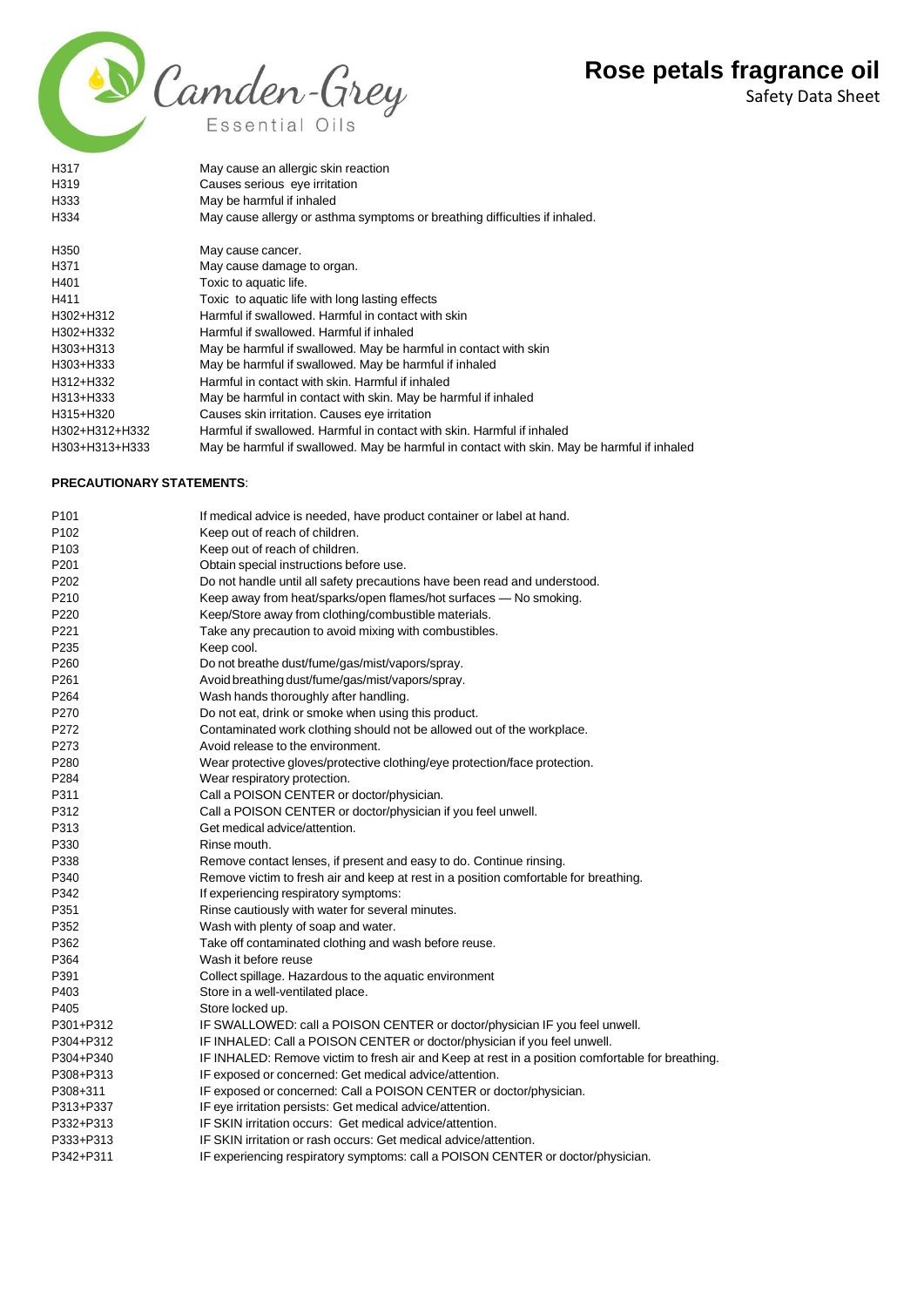Safety Data Sheet

P362+P364 Take off contaminated clothing and wash before reuse. P403+P235 Store in a well-ventilated place. Keep cool. P305+P351+P338 IF IN EYES: Rinse cautiously with water for several minutes. Remove contact lenses, if present and easy to do. Continue rinsing.

## **SECTION 3: Composition/information on ingredients**

Camden-Grey

Essential Oils

| <b>Chemical Name</b>                         | <b>CAS Number</b> | Weight %    |
|----------------------------------------------|-------------------|-------------|
| Benzyl benzoate                              | 120-51-4          | 20% to 100% |
| Benzeneethanol                               | $60 - 12 - 8$     | 10% to 20%  |
| 2,3-Dihydrogeraniol                          | 106-22-9          | 10% to 20%  |
| 2-(4-tert-Butylbenzyl)propionaldehyde        | $80 - 54 - 6$     | 2% to 5%    |
| 2-Phenethyl acetate                          | 103-45-7          | 2% to 5%    |
| Benzylcarbinyl alpha-toluate                 | 102-20-5          | 1% to 2%    |
| Acetic Acid Benzyl Ester                     | 140-11-4          | 1% to 2%    |
| Trans-3,7-dimethyl-2,6-octadien-1-yl acetate | 105-87-3          | 1% to 2%    |

\* Toxic chemical subject to the reporting requirements of section 313 of Title III and of 40 CFR 372.

#### **INGREDIENTS**:

The identity of the specific components of this mixture is proprietary information and is regarded to be a trade secret, in accordance with Paragraph 1910.1200 of Title 29 of the Code of Federal Regulations. Please refer to Section 2 for Health Hazard Identification based on the evaluation of the individual components.

| <b>SECTION 4: First-aid measures</b> |                                                                                                                                                                                |
|--------------------------------------|--------------------------------------------------------------------------------------------------------------------------------------------------------------------------------|
| 4.1.                                 | <b>Description of first aid measures</b>                                                                                                                                       |
| Eyes                                 | Immediately flush eyes with water for at least 15 minutes. If irritation persists, seek medical attention.                                                                     |
| <b>Skin</b>                          | Remove contaminated clothing. Wash affected areas with plenty of soap and water. If irritation develops, seek medical<br>attention.                                            |
| Ingestion                            | Rinse mouth with water and obtain medical advice                                                                                                                               |
| Inhalation                           | Remove from exposure to fresh air. If breathing has stopped or is difficult, administer artificial respiration and oxygen if<br>available. Seek medical attention immediately. |

#### **Notes to physicians or first aid providers**

In the event of a genuine medical emergency, additional information will be revealed to a qualified health professional.

#### **SECTION 5: Fire-fighting measures**

**Suitable extinguishing media:** Carbon Dioxide, Dry Chemical, Foam, or other NON-Aqueous material.

**Unsuitable extinguishing media**: Do not use the direct water jet on burning material.

**Special hazards arising from the substance /mixture:** Empty containers retain product residue (liquid or vapor) and can be dangerous. They should be rinsed with water and disposed of properly. Soaked rags or paper may pose a spontaneous combustion hazard in unsealed trash receptacles.

**During firefighting:** Water may be ineffective

**Hazardous combustion products:** Carbon Dioxide, Carbon Monoxide and other unidentified organic compounds.

**Special protective equipment and precaution for fire fighters:** Treat as a chemical fire. Self-contained breathing apparatus and protective clothing should be worn when fighting fires involving chemicals.

**Advice for firefighters**: Further information: Standard Procedure for chemical fires.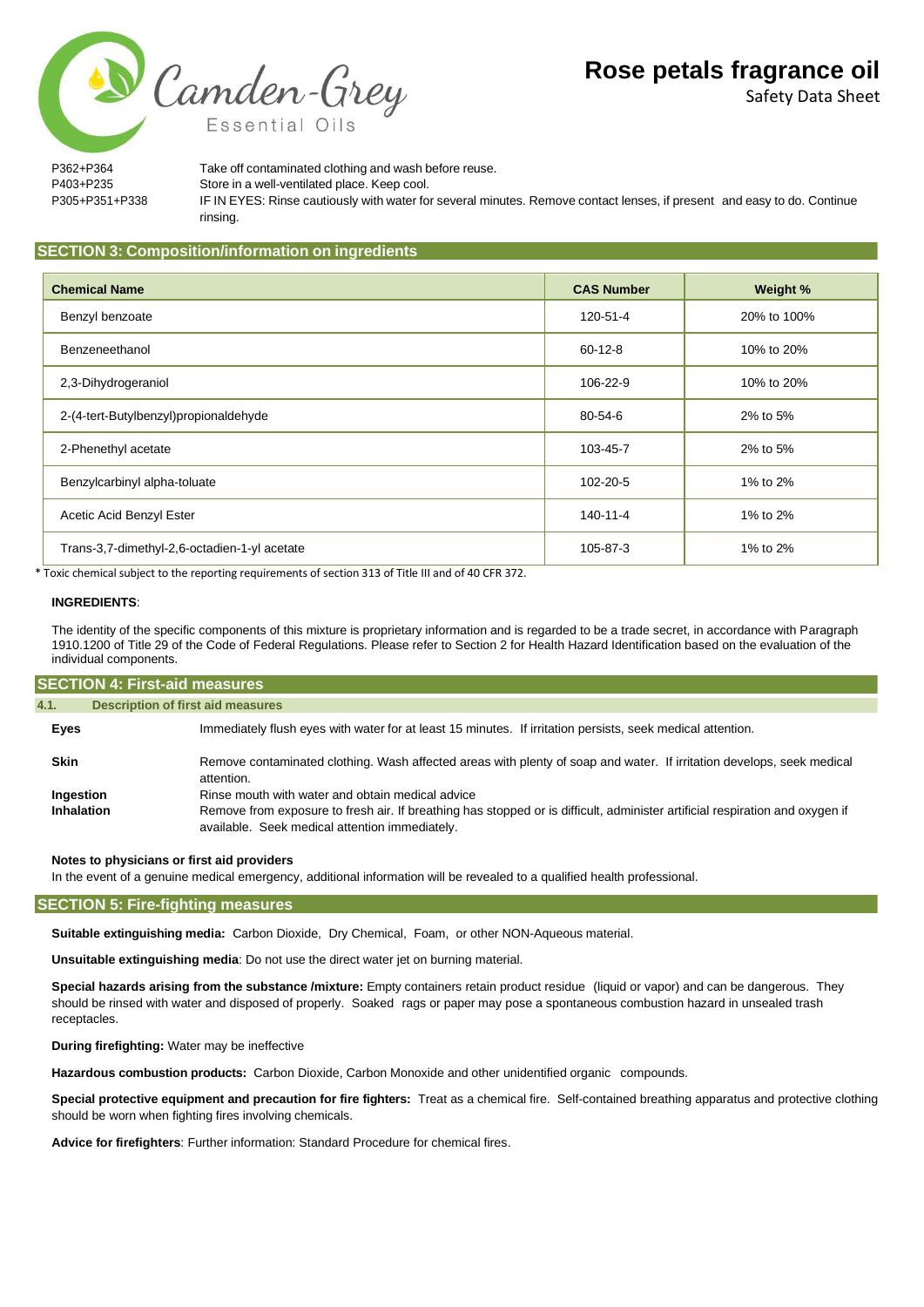

Safety Data Sheet

### **SECTION 6: Accidental release measures**

#### **ACCIDENTAL RELEASE MEASURES:**

Eliminate all ignition sources. Ventilate Area. Contain spill and absorb spill onto inert material. Place material into a suitable container and dispose of in accordance with local regulations. DO NOT leave soaked rags or paper in unsealed receptacles as spontaneous combustion may sometimes occur under certain circumstances.

#### **ENVIRONMENTAL PRECAUTIONS**:

Keep away from drains, soil, surface and ground water.

### **SECTION 7: Handling and storage**

#### **PRECAUTIONS FOR SAFE HANDLING**:

Apply good manufacturing and industrial hygiene practices with proper ventilation. Do not drink, eat or smoke while handling.

#### **HANDLING AND STORAGE**:

Use splash goggles or face shield when eye contact is possible. Respiratory protection is not generally required, if desired use NIOSH approved organic vapor respirator. Use chemical resistant gloves as needed to avoid prolonged or repeated contact. Store in a cool, dry, well ventilated area away from all sources of heat or flame.

#### **SECTION 8: Exposure controls/personal protection**

#### **PERSONAL PROTECTIVE EQUIPMENT**

**Respiratory protection:** If desired wear a NIOSH approved respirator. Avoid excessive inhalation of concentrated vapors. Apply local ventilation where appropriate.

**Eye protection:** Use tightly sealed splash goggles, face shield, or safety glasses with brow guards and side shields as may be appropriate.

Skin protection: Avoid skin contact. Use chemical resistant gloves as needed to avoid prolonged or repeated contact. Use of a rubber apron is recommended when handling large quantities of this material.

**Work/hygienic practices:** Good personal hygiene practices should be used. Wash hands after any contact, before breaks and meals, and at the end of the work period. Contaminated clothing and shoes should be cleaned before using again.

**Other use precautions:** None generally required.

**Comments:** This material is intended for manufacturing use only. Contaminated equipment should be cleaned with soap and water. Do not discharge wash water into lakes, streams, ponds, or public waters.

# **SECTION 9: Physical and chemical properties**

| Information on basic physical and chemical properties | 9.1. |  |  |  |  |  |
|-------------------------------------------------------|------|--|--|--|--|--|
|-------------------------------------------------------|------|--|--|--|--|--|

| Colorless to tint yellow                        |
|-------------------------------------------------|
| Fresh cut roses                                 |
| Conforms to Standard                            |
| > 200 °F                                        |
| <b>CLOSED CUP</b>                               |
| Not Determined                                  |
| Not Determined                                  |
| Not Determined                                  |
| Liquid                                          |
| Not Determined                                  |
| Not Determined                                  |
| Oil                                             |
|                                                 |
| 1.021                                           |
| Less Than 1                                     |
| 1.5286                                          |
|                                                 |
| Product is stable under normal storage and use. |
| None Known.                                     |
|                                                 |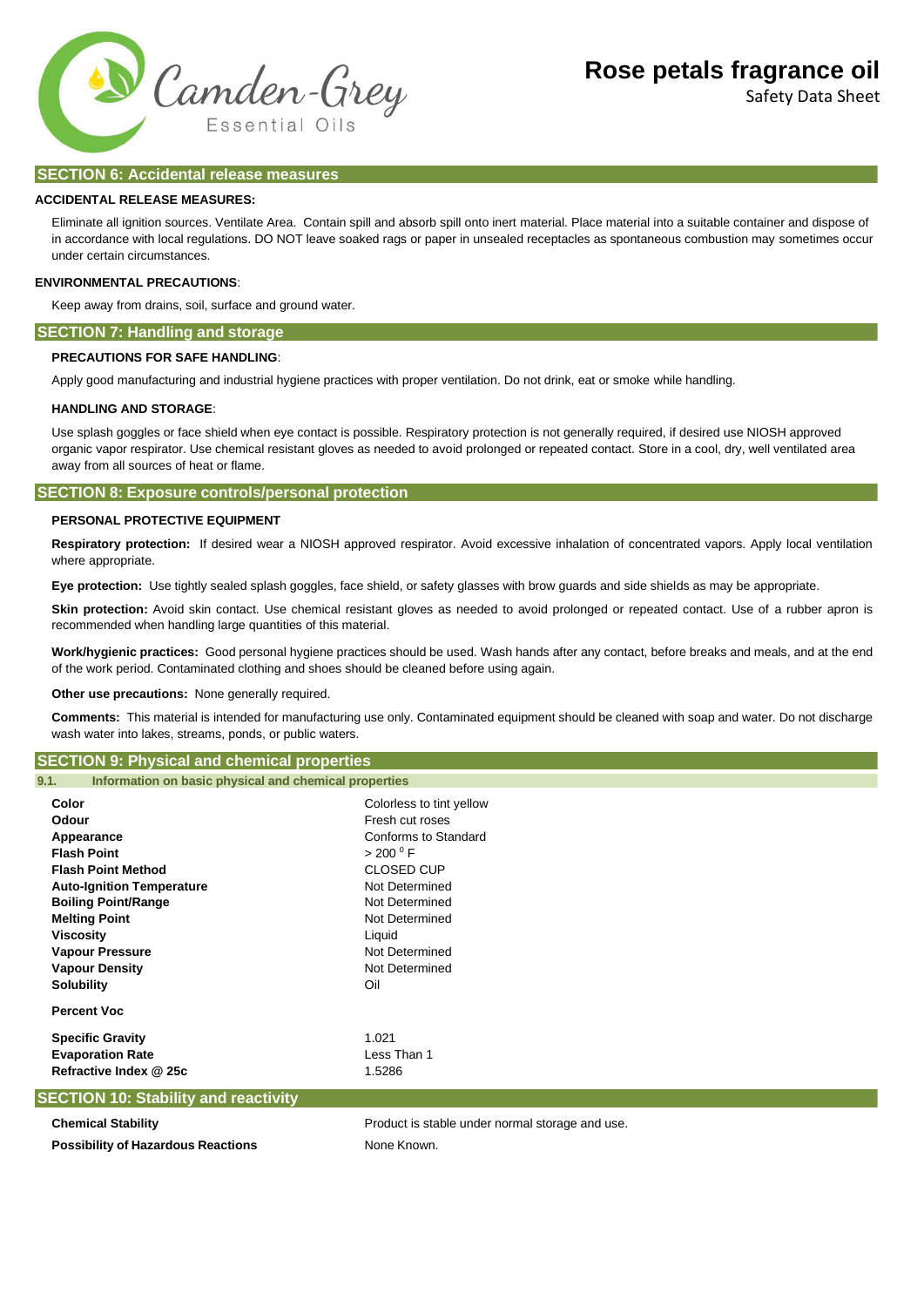

Safety Data Sheet

| <b>Conditions to Avoid</b>                    | Excessive heat, sparks or open flame.                                  |
|-----------------------------------------------|------------------------------------------------------------------------|
| <b>Materials to Avoid</b>                     | Strong oxidizing agents or contamination with strong acids or alkalis. |
| <b>Hazardous Decomposition Products</b>       | None Known.                                                            |
| <b>Reactivity</b>                             | None.                                                                  |
| <b>SECTION 11: Toxicological information</b>  |                                                                        |
| Information on toxicological effects<br>11.1. |                                                                        |
| <b>Acute Toxicity-Oral:</b>                   | (LD50: 2118.64) May be harmful if swallowed.                           |
| <b>Acute Toxicity-Dermal:</b>                 | (LD50: 4119.49) May be harmful in contact with skin.                   |
| <b>Acute Toxicity-Inhalation:</b>             | (RAT) mg/L/4 hr (LC50: 72.69) May be harmful if inhaled.               |
| <b>ACUTE EFFECTS</b>                          |                                                                        |
| <b>Eye Contact:</b>                           | Causes serious eye irritation.                                         |
| <b>Skin Irritation:</b>                       | Causes skin irritation                                                 |
| <b>Skin Sensitization:</b>                    | May cause an allergic skin reaction.                                   |
| <b>Respiratory Sensitization:</b>             | Not Classified-The classification criteria are not met.                |
| Target Organ:                                 | Single exposure: Not classified                                        |
| <b>Germ Cell Mutagenicity:</b>                | Not classified.                                                        |
| <b>Reproductive Toxicity:</b>                 | Not classified.                                                        |
| <b>Aspiration Hazard:</b>                     | May be fatal if swallowed and enters airways.                          |
| <b>SECTION 12: Ecological information</b>     |                                                                        |

| <b>Acute Aquatic Toxicity</b>              | Toxic to aquatic life.                           |
|--------------------------------------------|--------------------------------------------------|
| <b>Chronic Aquatic Toxicity</b>            | Toxic to aquatic life with long lasting effects. |
| <b>Persistence and Degradability</b>       | No Data Available                                |
| <b>Bio-Accumulative Potential</b>          | No Data Available                                |
| <b>Mobility in Soil</b>                    | No data Available.                               |
| <b>Other Adverse Effects</b>               | No Data Available                                |
| <b>Ecotoxicological Other Information</b>  | No Data Available                                |
| <b>SECTION 13: Disposal considerations</b> |                                                  |

#### **13.1. Disposal methods**

Do not allow product to reach sewage systems. Dispose off in accordance with all local and national regulations. Send to a licensed waste management company. The product should not be allowed to enter drains, water courses or the soil. Do not contaminate ponds, waterways or ditches with chemical or used container.

# **SECTION 14: Transport information**

| Regulator                                  |   | <b>Class Pack Group Sub Risk</b>  | UN-nr          |
|--------------------------------------------|---|-----------------------------------|----------------|
| U.S. DOT (Non-Bulk)                        |   | Not Regulated-Not Dangerous Goods |                |
| <b>Chemicals NOI</b>                       |   |                                   |                |
| <b>ADR/RID (International Road/Rail)</b>   |   |                                   |                |
| Environmentally Hazardous Substance,       | 9 | Ш                                 | UN-3082        |
| Liquid, n.o.s.                             |   |                                   |                |
| <b>IATA (Air Cargo)</b>                    |   |                                   |                |
| <b>Environmentally Hazardous Substance</b> | 9 | Ш                                 | UN-3082        |
| Liquid, n.o.s.                             |   |                                   |                |
| <b>IMGD</b><br>(Sea)                       |   |                                   |                |
| <b>Environmentally Hazardous Substance</b> | 9 | Ш                                 | <b>UN-3082</b> |
| Liquid, n.o.s.                             |   |                                   |                |